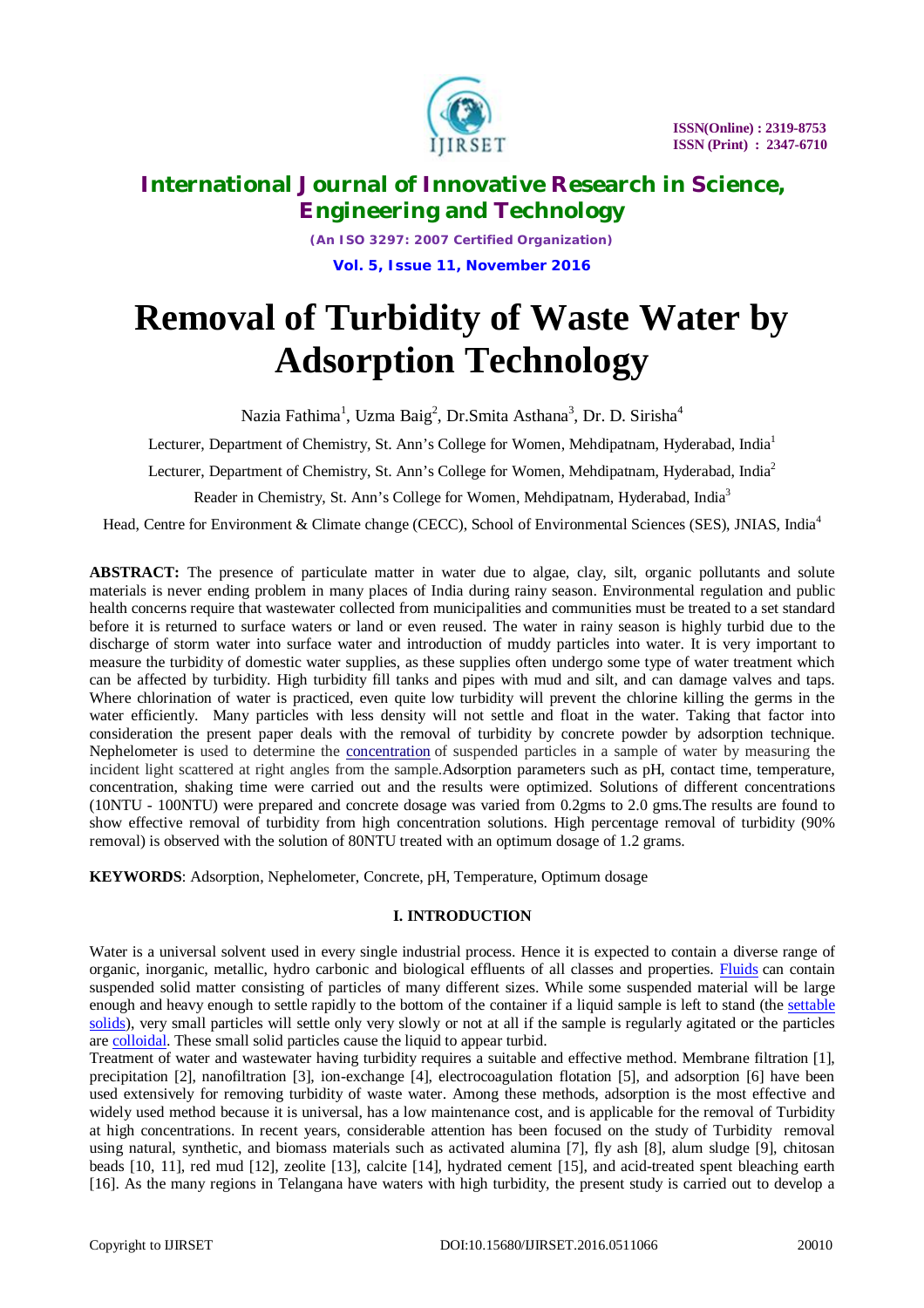

*(An ISO 3297: 2007 Certified Organization)*

## **Vol. 5, Issue 11, November 2016**

cheap and effective method for the removal of turbidity of waste water using adsorption technology. Adsorption is the process of surface phenomena where particles have the tendency to stick on to the surface of adsorbent by means of vanderwaal Forces that attract and hold particles. Since the measurement of turbidity is a key test of water quality. The present paper deals with the measurement of turbidity using an instrument Nephelometer and its removal using low cost natural coagulant Bentonite and concrete as an adsorbent to obtain better quality of treated water which can be reused and acceptable for consumers.

# **II. MATERIALS AND METHODS**

# *A. SELECTION OF AN ADSORBENT*

In this experiment the removal of turbidity of synthetic turbid water is tested with Concrete. Concrete material is a mixture of silica, stones and cement in the ratio of 1:2:4. As the material consists of all these substances, it is selected as adsorbent. Concrete powder which is a mixture of Portland cement, sand stones in the required strength has adsorption capacity in removing turbidity from waste water. Since concrete also plays a very prominent role in removing fluoride ions from water,it is selected for further studies to check the effect of contact time, concentration, adsorbent dosage and temperature on adsorptive removal of turbidity. In recent days due to rapid industrialization and urbanization the construction of buildings are taking place, for that they are using concrete as an ingredient to construct a building. After usage builders are dumping the waste concrete into dump yards of Hyderabad city. Taking this factor into consideration concrete is selected as adsorbent for removal of turbidity from waste water.

| <b>Components</b>        | <b>Ratio</b> |
|--------------------------|--------------|
| Cement (Portland cement) | 11%          |
| Air                      | 6%           |
| Sand                     | 26%          |
| Gravel/crushed stones    | 41%          |
| Water                    | 16%          |

Figure 1.1 shows the Composition of concrete

### *B. SELECTION OF A NATURAL COAGULANT*

At present, in order to decrease waste hazards and to restrict the resulted effects on the environment, investigators studying the possibility of using new methods and materials to treat wastewater. In this study bentonite is used as a natural coagulant as it is used frequently in treating waters containing heavy color, low turbidity. Bentonite is a natural material that contains essential components such as aluminium, iron, and clay materials. Moreover bentonite is cheaper than chemicals and it fulfils the economic benefits of the operators as well as environmental concerns.

Bentonite clay can treat oil, sulfate, phosphate, and metals and is extremely effective at removing certain cationic components from wastewater also.

# *C. PREPARATION OF SYNTHETIC TURBID WATER*

Synthetic turbid water was prepared by adding bentonite in (gms) into 1 L of distilled water. Bentonite suspension was resuspended by rapid mechanical agitation followed by slow mixing to obtain a uniform dispersion of bentonite particles. After the agitation the bentonite turbid solution was allowed to settle for 1-2 days. The synthetic turbid solution is now filtered .The resultant solution obtained upon filtration is the Stock solution, with which the experiment is carried out with concrete to study the effect of various parameters such as Dosage,Concentration,pH,contact time ,Temperature . Initially the turbidity of the stock solution is measured by an instrument Nephelometer and units are expressed in nephelometric turbidity unit (NTU). Since the stock solution has very high turbidity, it is diluted to 100NTU.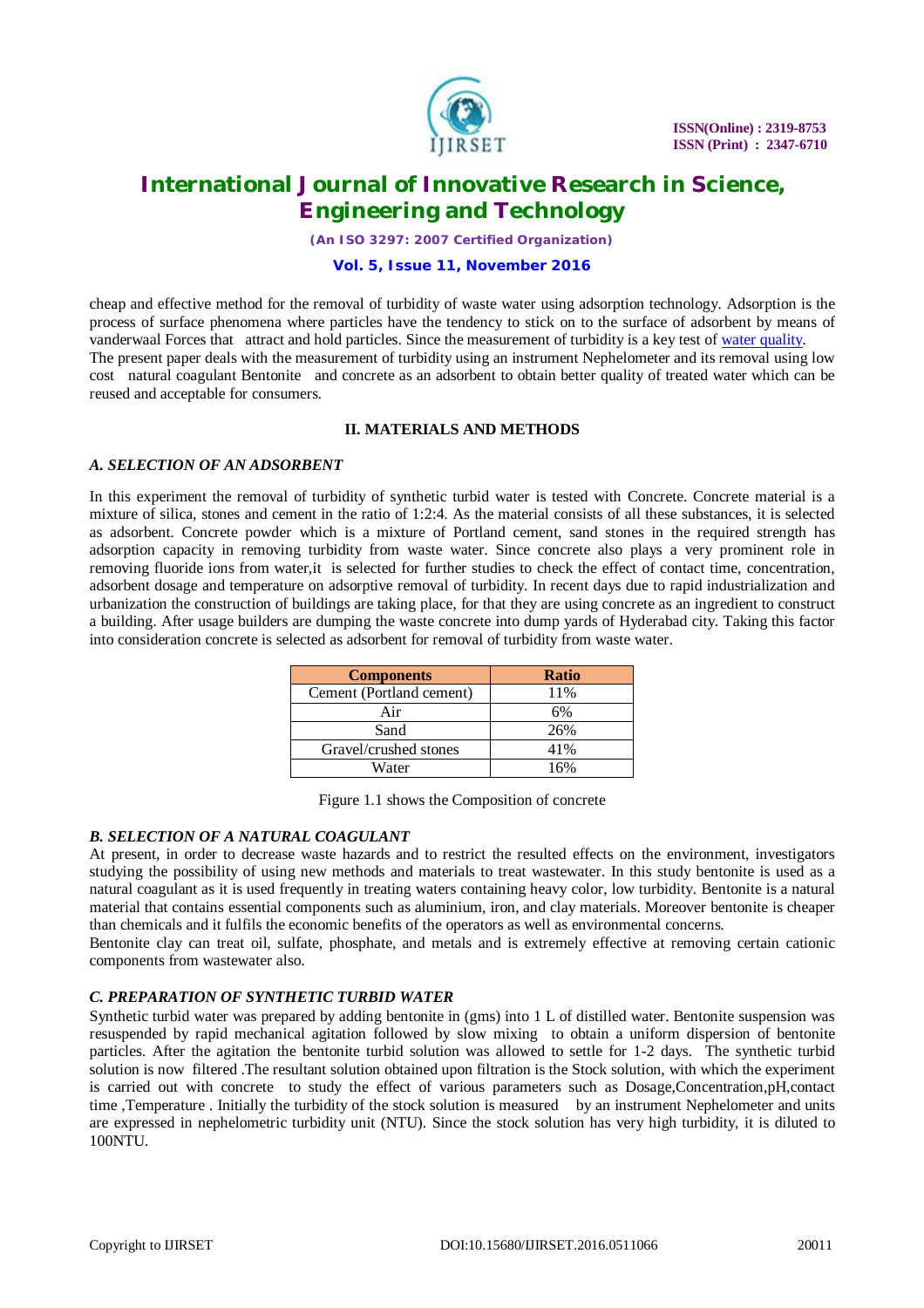

*(An ISO 3297: 2007 Certified Organization)*

**Vol. 5, Issue 11, November 2016**

# *D. EFFECT OF SHAKING TIME*

A synthetic turbid solution of concentration 100NTU is taken in 6 well stoppered bottles and 1 gm of concrete is added to the solutions. The solutions are subjected to vigorous shaking at a time interval of 10mins, 20mins, 30mins, 40mins, and 50mins and are allowed to settle at room temperature followed by filtration. The results tabulated in figure 1.2 plotted between the % removal and contact time indicates the optimum contact time of 20mins where maximum removal of turbidity (90% removal) is seen.



Figure 1.2 – Plot between Time durationand Percentage removal showing 90% of removal of turbidity at the time duration of 20 mins.

# *E. EFFECT OF CONCENTRATION*

Initially the concentration of synthetic turbid solution is varied from 10NTU -100NTUand a constant concrete amount of one gram is added to the different concentration solutions taken in 10 well stoppered bottles. As the optimum contact time obtained from figure 1.2 is 20mins where turbidity removal is maximum. The solutions are mixed thoroughly at a constant contact time of 20mins and are allowed to settle at room temperature for one day and are filtered. The turbidity of the solutions with different concentrations is now measured. The results are tabulated in figure 1.3.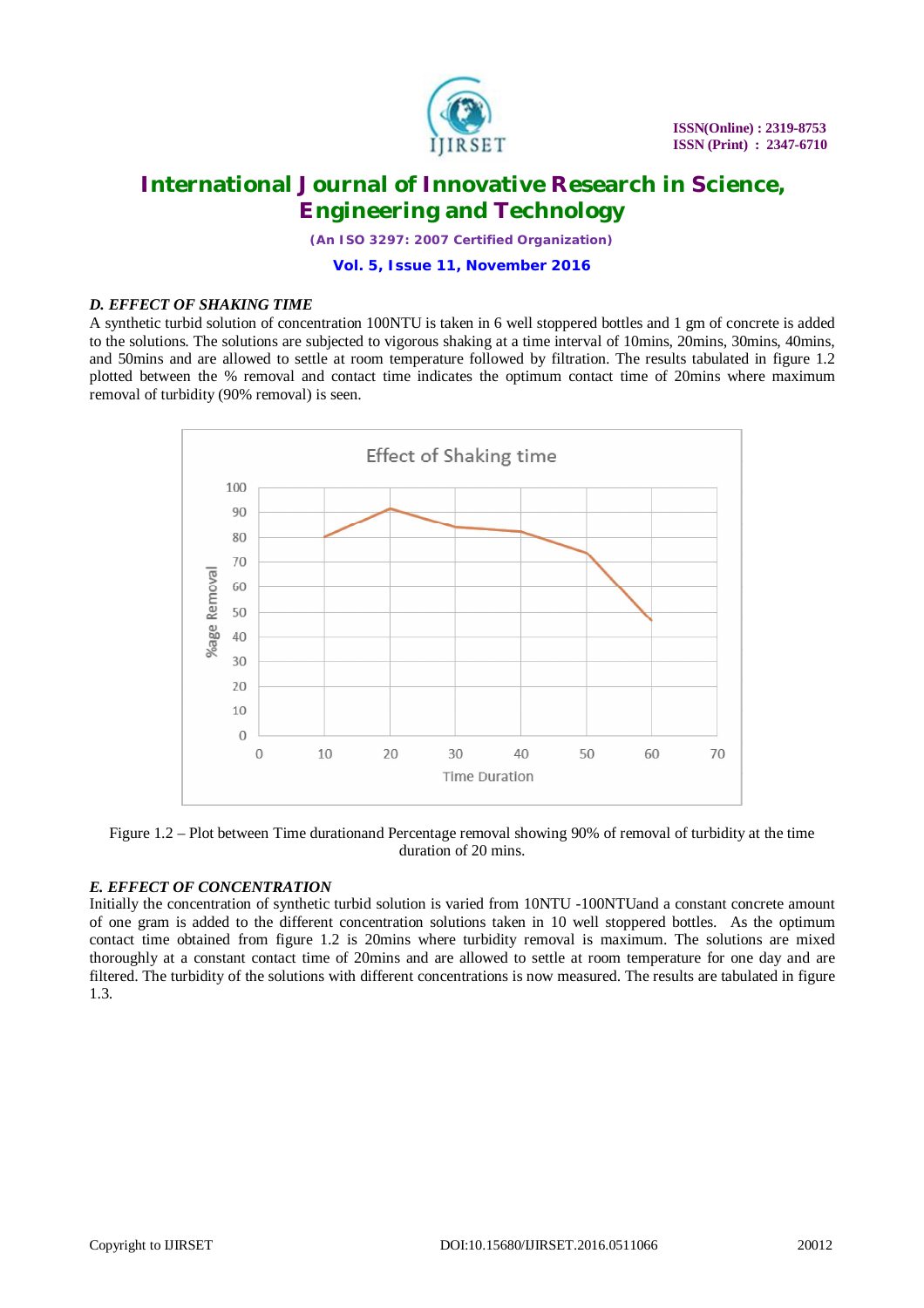

*(An ISO 3297: 2007 Certified Organization)*

**Vol. 5, Issue 11, November 2016**



Figure 1.3 – Concentration v/s percentage removal of turbidity indicating that the removal is very efficient at the concentration of 80NTU.

# *F. EFFECT OF DOSAGE*

The amount of concrete adsorbent was varied from 0.2 gms to 2.0 gms with a constant concentration of 80 mg/L and agitation time of 20 minutes at room temperature. The amount of colloidal particles adsorbed per unit mass of the adsorbent increases with increase in amount of adsorbent and became constant at 1.2 gms of adsorbent. Results are shown in **figure 1.4** 



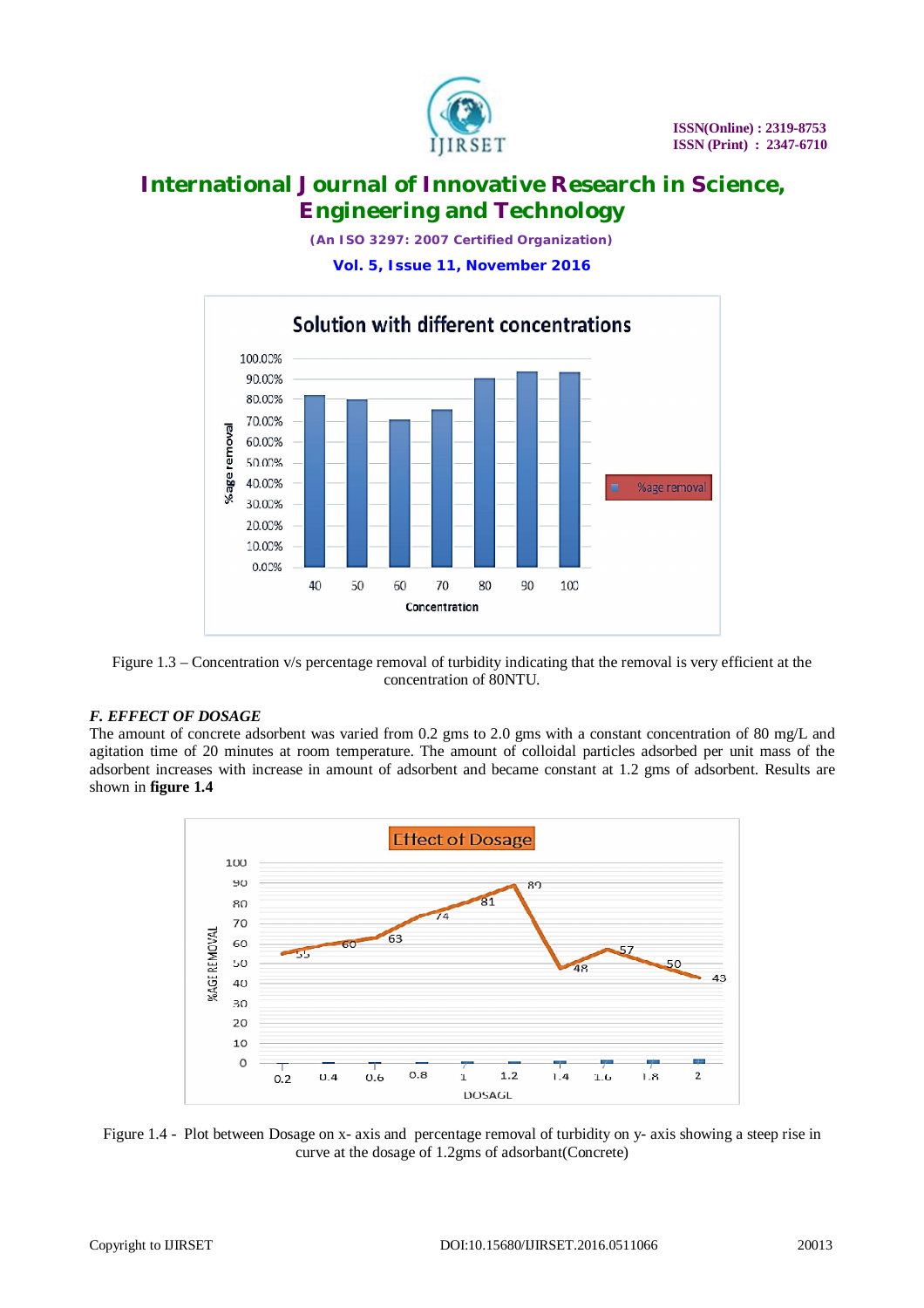

*(An ISO 3297: 2007 Certified Organization)*

## **Vol. 5, Issue 11, November 2016**

# *G. EFFECT OF TEMPERATURE*

Temperature also plays a prominent role in removal of turbidity. Temperature is varied for the solution with optimum concentration and it has been found that high and low temperature conditions has negligible effect on the removal of turbidity. Whereas the solution at room temperature is found to show effective removal of turbidity (90% removal) and hence the temperature is considered as an optimum temperature.Results are shown in figure 1.5 plotted between %age removal and temperature. Steep rise in curve indicates the optimum concentration.



Figure 1.5– The above graphical data between %age removal and temperature indicates efficiency is maximum at room temperature, whereas low and high temperature has negligible effect on the removal of turbidity.

# *H. EFFECT OF PH*

The influence of the pH on the system found to be significant showing positive and negative correlation on turbidity removal. Solution with optimum concentration(80NTU) and optimum dosage (1.2gms concrete) is taken into 250ml conical flask and after continuous agitation and filtration the pH of the solutions is set to 3,4,5,6,7,8,9,10 by using NaOH and Hcl The turbidity of the solutions with varied pH is measured and the results are tabulated .optimum pH value is obtained by plotting a graph between %removal and PH . Results are shown in Figure 1.6



Figure 1.6 – a Graph plotted between Effect of pH and %age removal indicating at low pH the results are very effective.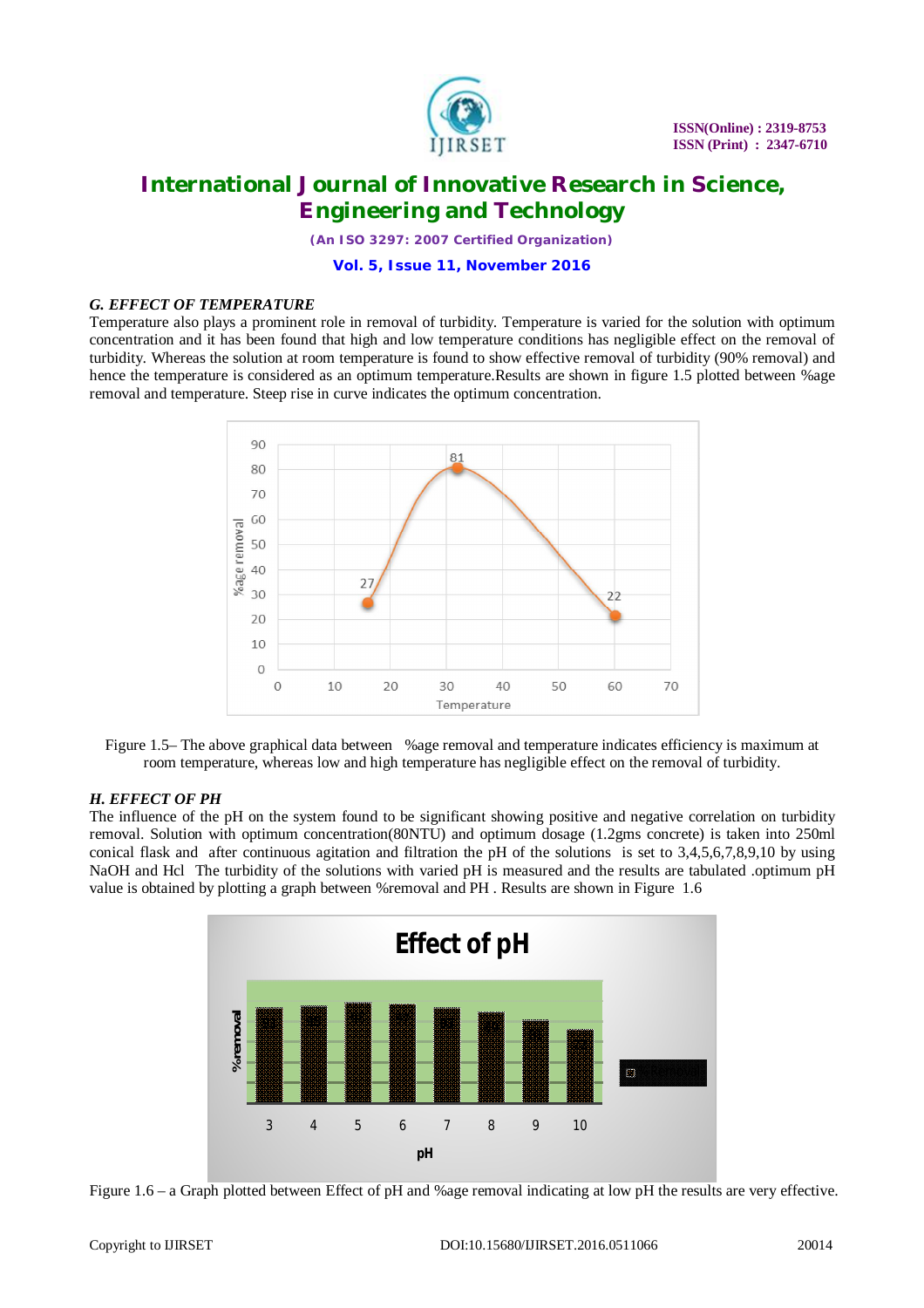

*(An ISO 3297: 2007 Certified Organization)*

## **Vol. 5, Issue 11, November 2016**

## **III. RESULTS AND DISCUSSIONS**

Based on the above data it is concluded that

- 1. When the solutions are agitated at an interval of 20 mins maximum removal of turbidity is seen (90%) as shown in figure 1.2, Hence time factor plays a very prominent role in removal of turbidity from waste water.
- 2. The removal of turbidity is efficient only with high concentrated solutions as low concentrated solutions has no effect. As shown in figure 1.3 90% of turbidity removal is observed.
- 3. Greater the concentration of solution greater is the percentage removal of turbidity, hence more clear the water is.
- 4. Removal of turbidity of synthetic turbid waste water is effective with concrete as an adsorbent. The removal of turbidity is carried out by a phenomena of physical adsorption.
- 5. When a dosage of 1.2gms of concrete is mixed with a turbid solution of 100NTU.removal of turbidity was found to be maximum and the results are even more effective with a concentrated solution of 80NTU as shown in figure 1.4.
- 6. From the figure 1.5, it is observed that removal of turbidity is high only at room temperature, whereas High and low temperature conditions have negligible effect.
- 7. PH plays a very prominent role in removing the turbidity of waste water. When the pH of the solutions is varied it is observed that as the pH increases %age removal of turbidity decreases. Turbidity removal is maximum upto 90% at low pH (Acidic range) as shown in figure 1.6.

### **IV. CONCLUSION**

Water that is fit for domestic use (drinking water) must comply with specific requirements. The most important requirement is that it must be safe to drink.

The principal objective of water treatment is to produce water that is fit for domestic use reliably and consistently from a raw water source at a cost that is reasonable to the consumers. Measurement of turbidity provides a rapid means of process control to determine when, how, and to what extent the water must be treated to meet specifications.

The paper briefly highlighted the importance of adsorption process and its benefits. Also the overview of various papers publishes in various journals on removal of turbidity from water or wastewater by adsorption using various low cost adsorbents instead of expensive commercial adsorbents. The efficiency of different adsorbents in the removal of turbidity depends on dose of adsorbate, characteristics of adsorbent, pH, temperature, contact time, speed of agitation, etc. A review of various low cost adsorbents presented here shows a great potential for the turbidity removal. The use of commercially available adsorbents can be replaced by the inexpensive and effective low cost adsorbents. There is need for more studies to better understand the process of low-cost adsorption and to demonstrate the technology effectively.

### **REFERENCES**

[2] Dhruva , Suresh B, An Investigation of Effect of Natural coagulant (Tulsi) for reduction of pH, Turbidity and COD from sewage water, International Research Journal of Engineering and Technology (IRJET), Volume: 03 Issue: 07,July -2016

[3] R. Simons, Desalination, 89, 325–341,(1993)

[4] N. Gandhi, D. Sirisha, K.B. Chandra Sekhar,Adsorption of Fluoride (F) from Aqueous Solution by Using Pineapple (Ananascomosus) Peel and Orange (Citrus sinensis) Peel Powders, International Journal of Environmental Bioremediation & Biodegradation, Vol. 4 No. 2, 55-67, 2016 [5] C.Y. Hu, S.L. Lo, W.H. Kuan, Y.D. Lee, Water Res, 39, 895–901.2005

<sup>[1]</sup> Dr.N.Ramesh , Dr.G,Vennila , Dr.S.Ramesh , P.Magheshkumar ,S.Mohan Ram, Efficacy of natural coagulants in wastewater treatment aided with solar power, International Journal of Advanced Science and Engineering Research,Volume: 1, Issue: 1, June 2016

<sup>[6]</sup> N. Gandhi, D. Sirisha , K.B. Chandra Shekar, Smita Asthana, Removal of fluoride from water and waste water by using low cost adsorbents, International Journal Of Chem tech Research, Vol.4, No.4, Pp 1646-1653, Oct-Dec 2012.